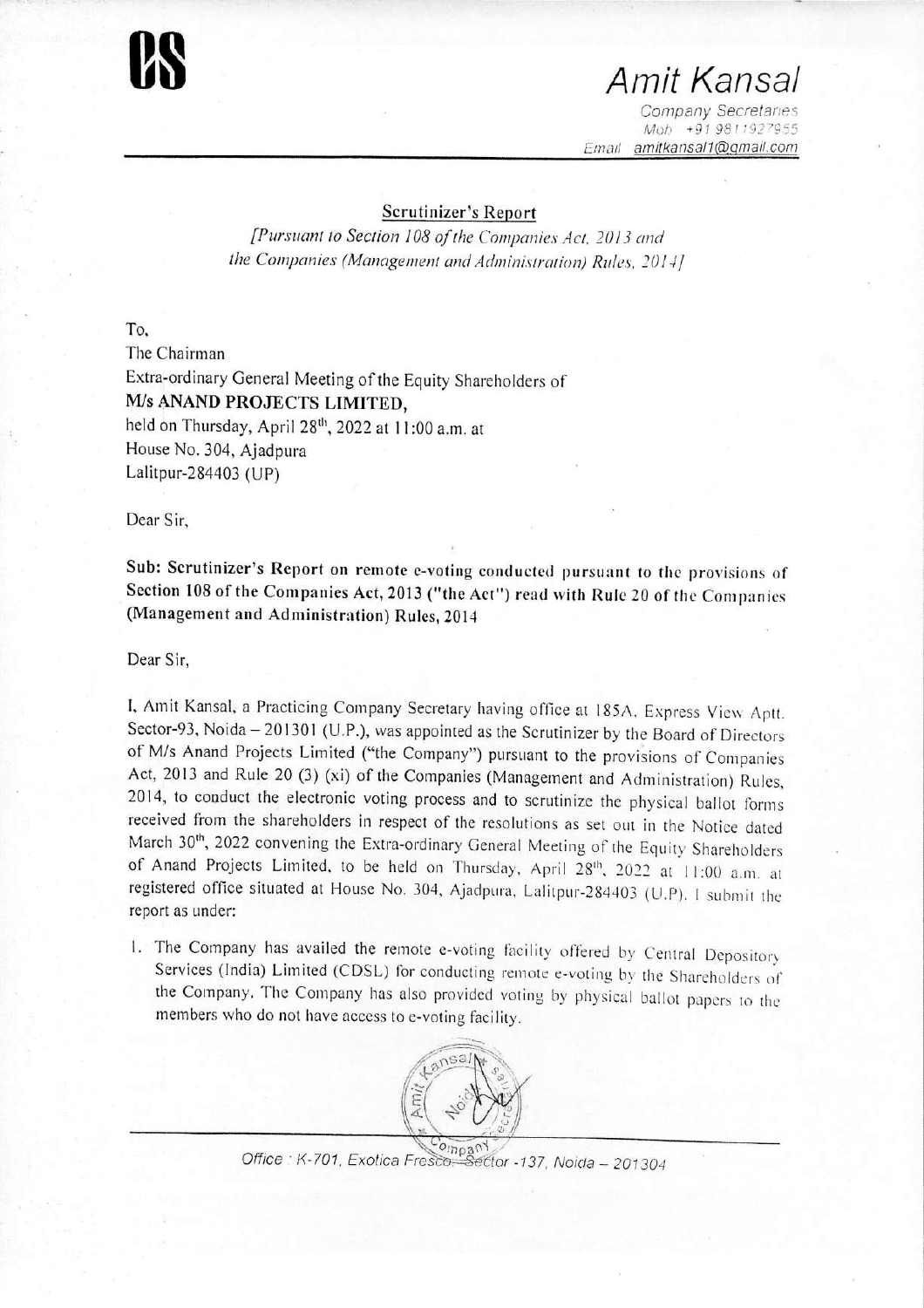**CS** *Amit Kansai Company Secretanes Moh +91 9811927955 Email. amitkansal1@qmail.com*

- 2. The Management of the company is responsible to ensure the compliances with the requirements of the Companies Act, 2013 and Rules relating to voting through electronic means on the Resolutions contained in the Notice to the Extra-ordinary General Meeting (EGM) of the members of the Company. My responsibility as <sup>a</sup> Scrutinizer for the remote E-voting process restricted to make <sup>a</sup> Scrutinizer's Report of the votes cast "in favour" or "against" the resolutions stated below. based on the reports generated from the E-voting system provided by CDSL, the authorized agency to provide the E-voting facilities, engaged by the Company.
- 3. The Shareholders holding shares as on the "cut off" date i.e. April 15<sup>th</sup>, 2022, were entitled to vote on the proposed resolutions (Item Nos. <sup>I</sup> to <sup>3</sup> as set out in the Notice dated March 30", 2022 convening the Extra-ordinary General Meeting of Anand Projects Limited).
- 4. The remote e-voting was remained open from Monday, April 25<sup>th</sup>, 2022 (9.00 a.m. IST) and ends on Wednesday, April 27<sup>th</sup>, 2022 (5.00 p.m. IST).
- 5. The votes were unblocked on September  $28<sup>th</sup>$ , 2022 in the presence of two witnesses, Mr. Neeraj Khari and Mr. Rahul Kumar (who are not in the employment of the Company). They have signed below in confirmation of the votes being unblocked in their presence. As no poll was called by any of the member present in the meeting, hence there was no votes cast through Physical ballot forms received up to April  $28^{th}$ ,  $2022$  were considered.

*%:* ame: Neeraj Khari

t Ár. Rahul Kumar

- 6. <sup>I</sup> have scrutinized and reviewed the voting through electronic means and physical mode and votes tendered therein based on the data downloaded from the e-voting website of Central Depository Services (India) Limited i.e. www.evotingindia.com the ballot forms respectively.
- 7. The result of the voting through electronic means and physical mode in respect of the said Resolutions is as under:



*Office K-701, Exotica Fresco. Sector -137, Noida - 201304*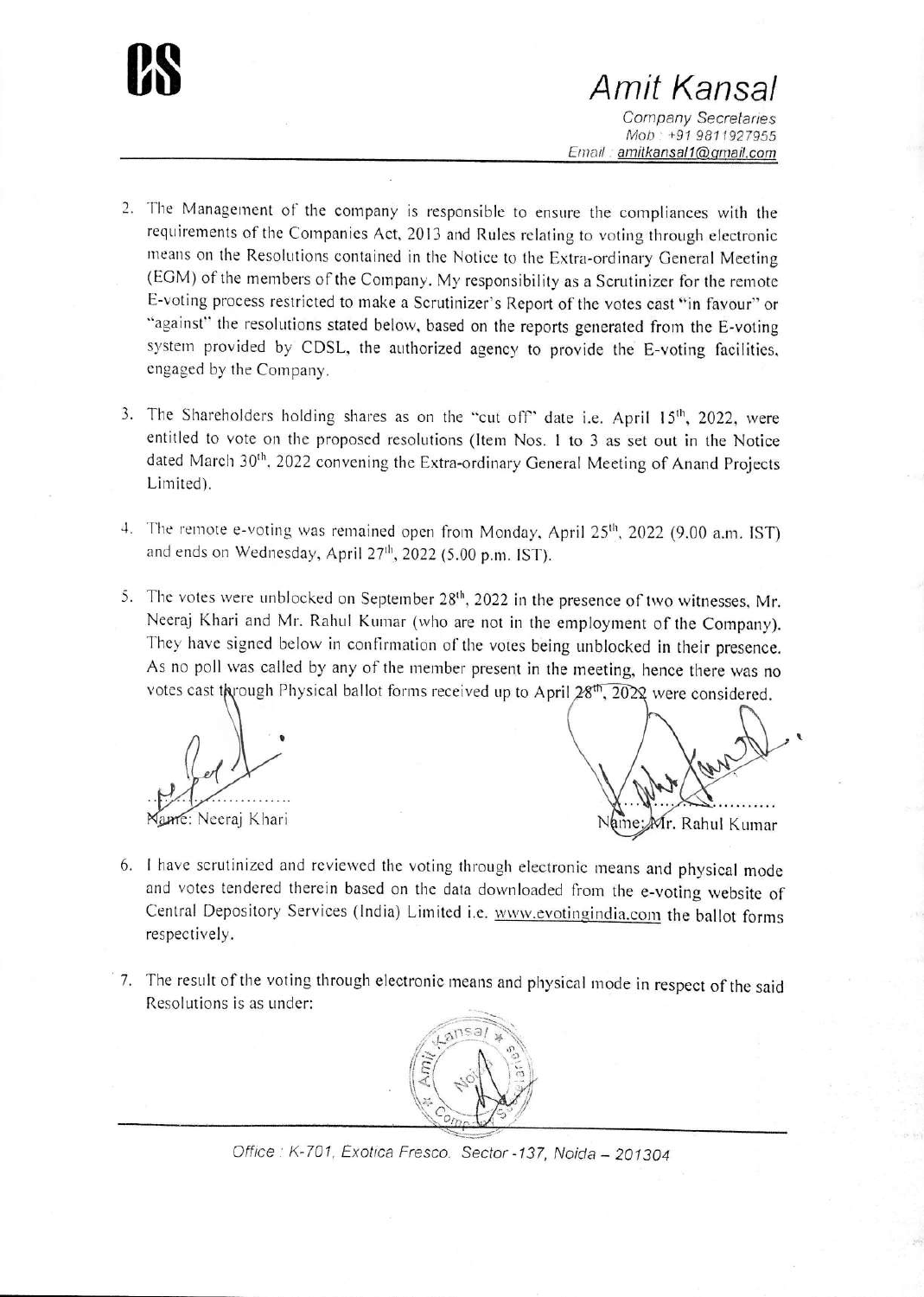

- 1. Resolution No. 1 (Special Resolution): Consent of the Company under section 180(1)(a) of the Companies Act, 2013 and Rules made under there.
	- $^{0}/_{0}$ **Mode of Voting** Number of Number of of total members voted votes cast through electronic (Shares) number voting system and of valid physical mode votes cast E-Voting 26 7,46,394 100 **Physical** (Ballot  $\ddot{\phantom{0}}$  $\tilde{\phantom{a}}$ Form) 7,46,394 100 Total 26
	- Voted in favour of the resolution:  $(i)$

Voted against the resolution:  $(ii)$ 

| Mode of Voting                   | of<br>Number<br>members<br>voted<br>through electronic<br>voting system and<br>physical mode | Number<br>$\overline{0}$<br>votes<br>cast<br>(Shares) | $\frac{0}{10}$<br>of<br>total<br>number<br>of valid<br>votes<br>cast |
|----------------------------------|----------------------------------------------------------------------------------------------|-------------------------------------------------------|----------------------------------------------------------------------|
| E-Voting                         |                                                                                              | $\mathfrak{D}$                                        | $\theta$                                                             |
| <b>Physical (Ballot</b><br>Form) | NIL                                                                                          | <b>NIL</b>                                            |                                                                      |
| Total                            |                                                                                              | 7                                                     | $\theta$                                                             |

Invalid votes:  $(iii)$ 

| Mode of Voting                   | Total number of members   Total number of<br>whose votes were declared<br>invalid | cast  <br>votes<br>(Shares) |
|----------------------------------|-----------------------------------------------------------------------------------|-----------------------------|
| E-Voting                         | NIL                                                                               | <b>NIL</b>                  |
| <b>Physical (Ballot</b><br>Form) | <b>NIL</b>                                                                        | <b>NIL</b>                  |
| Total                            | <b>NIL</b>                                                                        | <b>NIL</b>                  |

Office: K-701, Exotica Fresco, Sector -137, Noida - 201304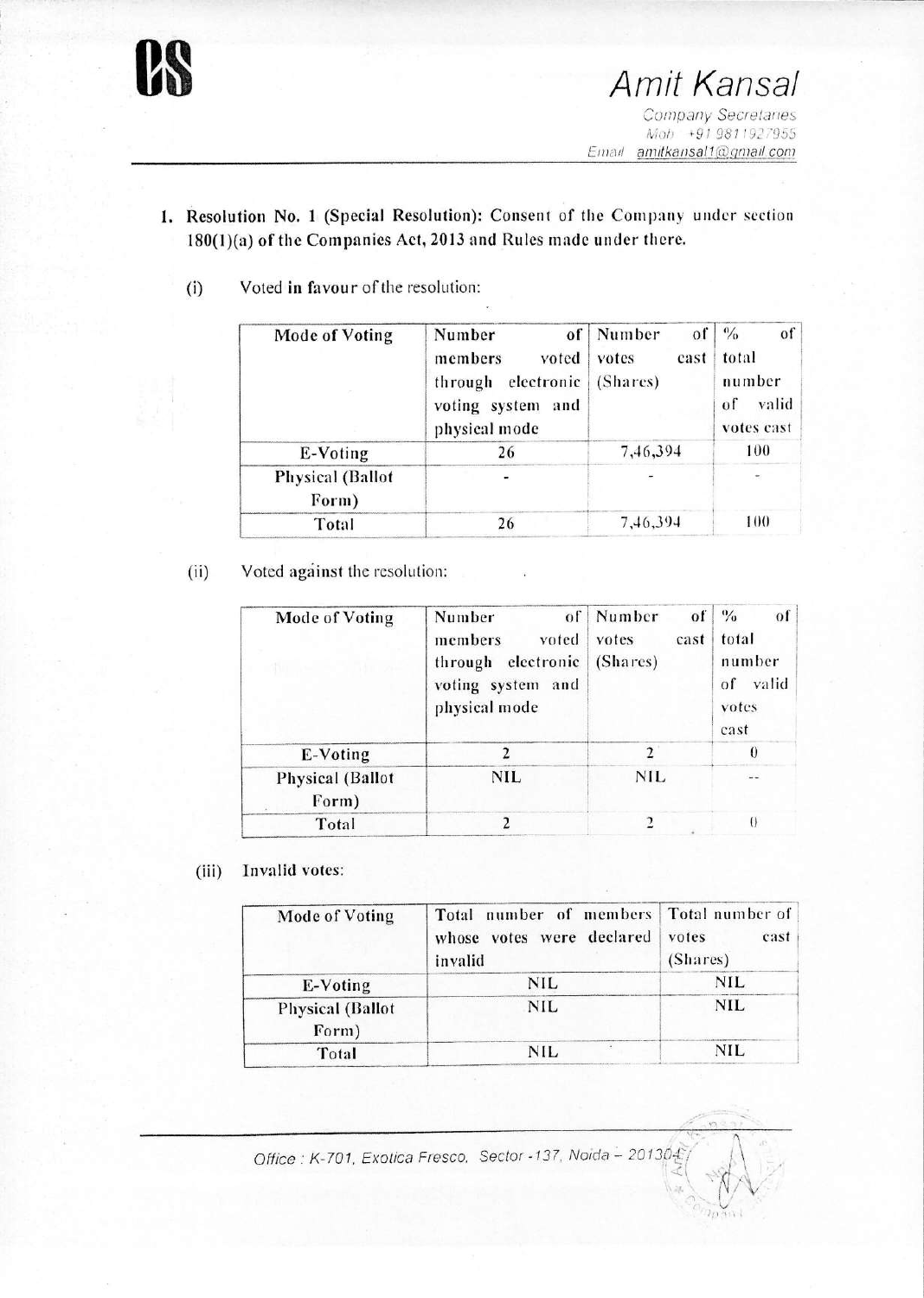

*Ernail · amitkansal1@gmail.com*

(b) Resolution No. <sup>2</sup> (Special Resolution): Approval for Increase in Limits of Borrowing under section 180(1)(c) of the Companies Act, 2013

( i) Voted in favour of the resolution:

| Mode of Voting                   | Number<br>of <sub>1</sub><br>members<br>voted<br>through electronic<br>voting system and<br>physical mode | Number<br><sub>of</sub><br>votes<br>cast<br>(Shares) | $\frac{0}{0}$<br>of<br>total<br>number<br>valid<br>of<br>votes cast |
|----------------------------------|-----------------------------------------------------------------------------------------------------------|------------------------------------------------------|---------------------------------------------------------------------|
| E-Voting                         | 26                                                                                                        | 7,46,394                                             | 100                                                                 |
| <b>Physical</b> (Ballot<br>Form) |                                                                                                           |                                                      |                                                                     |
| Total                            | 26                                                                                                        | 7,46,394                                             | 100                                                                 |

(ii) Voted against the resolution:

| Mode of Voting                   | of<br>Number<br>members<br>voted<br>through electronic<br>voting system and<br>physical mode | Number<br>of<br>votes<br>cast<br>(Shares) | $\frac{0}{0}$<br>of<br>total<br>number<br>of valid<br>votes<br>cast |
|----------------------------------|----------------------------------------------------------------------------------------------|-------------------------------------------|---------------------------------------------------------------------|
| E-Voting                         |                                                                                              | າ                                         |                                                                     |
| <b>Physical</b> (Ballot<br>Form) | NIL                                                                                          | <b>NIL</b>                                |                                                                     |
| Total                            |                                                                                              |                                           |                                                                     |

(iii) Invalid votes:

| Mode of Voting         | number<br>Total<br>members whose votes<br>were declared invalid | of Total number of<br>votes cast (Shares) |
|------------------------|-----------------------------------------------------------------|-------------------------------------------|
| E-Voting               | NIL                                                             | <b>NIL</b>                                |
| Physical (Ballot Form) | NIL                                                             | <b>NIL</b>                                |
| Total                  | NIL.                                                            | NIL                                       |

*I /*

 $\tilde{\lambda}$ 

 $65n<sub>2</sub>$ 

*Office K-701, Exotica Fresco. Sector -137, Nida - <sup>20130</sup>*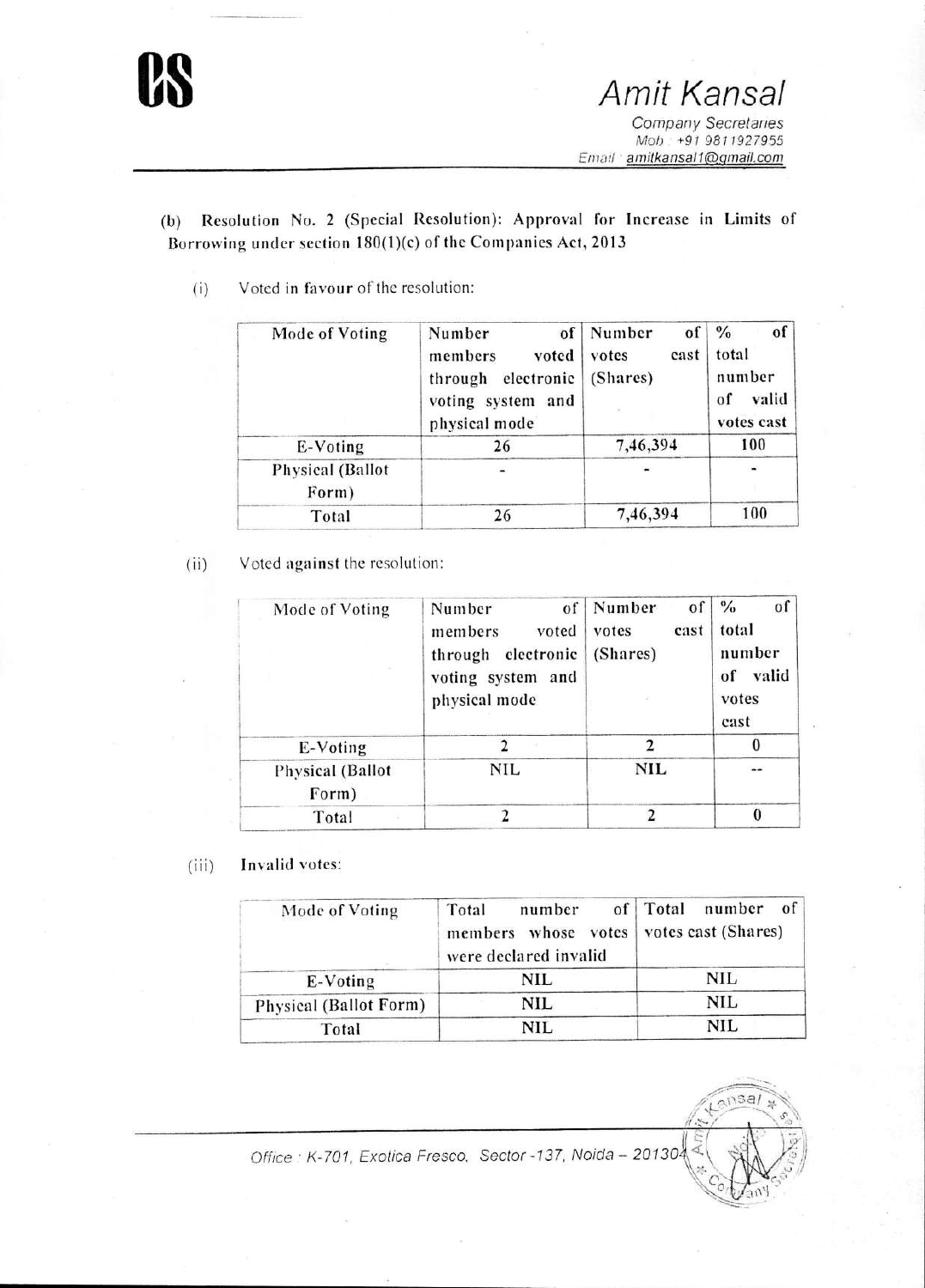

- (c) Resolution No. <sup>3</sup> (Special Resolution): Approval of appointment as well as remuneration paid to Mr. Rajesh Kumar Sharma (DIN: 09388677) as Whole Time Director ("WTD") of the Company
	- (i) Voted in favour of the resolution:

| Mode of Voting                   | Number<br>of<br>members<br>voted<br>through electronic<br>voting system and<br>physical mode | Number<br>$\Omega$<br>votes<br>cast<br>(Shares) | $\frac{0}{a}$<br>of<br>total<br>number<br>valid<br>of<br>votes cast |
|----------------------------------|----------------------------------------------------------------------------------------------|-------------------------------------------------|---------------------------------------------------------------------|
| E-Voting                         | 26                                                                                           | 7,46,394                                        | 100                                                                 |
| <b>Physical</b> (Ballot<br>Form) |                                                                                              |                                                 |                                                                     |
| Total                            | 26                                                                                           | 7,46,394                                        | 100                                                                 |

(ii) Voted against the resolution:

| <b>Mode of Voting</b>            | of<br>Number<br>members<br>voted<br>electronic<br>through<br>voting system and<br>physical mode | Number<br>οf<br>votes<br>cast<br>(Shares) | $^{0}/_{0}$<br>of<br>total<br>number<br>valid<br>0 <sup>f</sup><br>votes<br>cast |
|----------------------------------|-------------------------------------------------------------------------------------------------|-------------------------------------------|----------------------------------------------------------------------------------|
| E-Voting                         | 2                                                                                               | $\overline{2}$                            | $\theta$                                                                         |
| <b>Physical (Ballot</b><br>Form) | <b>NIL</b>                                                                                      | <b>NIL</b>                                |                                                                                  |
| Total                            | $\overline{2}$                                                                                  |                                           | $\theta$                                                                         |

(iii) Invalid votes:

| Mode of Voting                   | Total<br>number<br>members whose votes<br>were declared invalid | of   Total<br>number<br>0 <sup>1</sup><br>votes cast (Shares) |
|----------------------------------|-----------------------------------------------------------------|---------------------------------------------------------------|
| E-Voting                         | <b>NIL</b>                                                      | NIL                                                           |
| <b>Physical (Ballot</b><br>Form) | <b>NIL</b>                                                      | <b>NIL</b>                                                    |
| Total                            | <b>NIL</b>                                                      | NH.                                                           |

*Office ' K-701, Exotica Fresco. Sector -137, Noida -* 20130-4